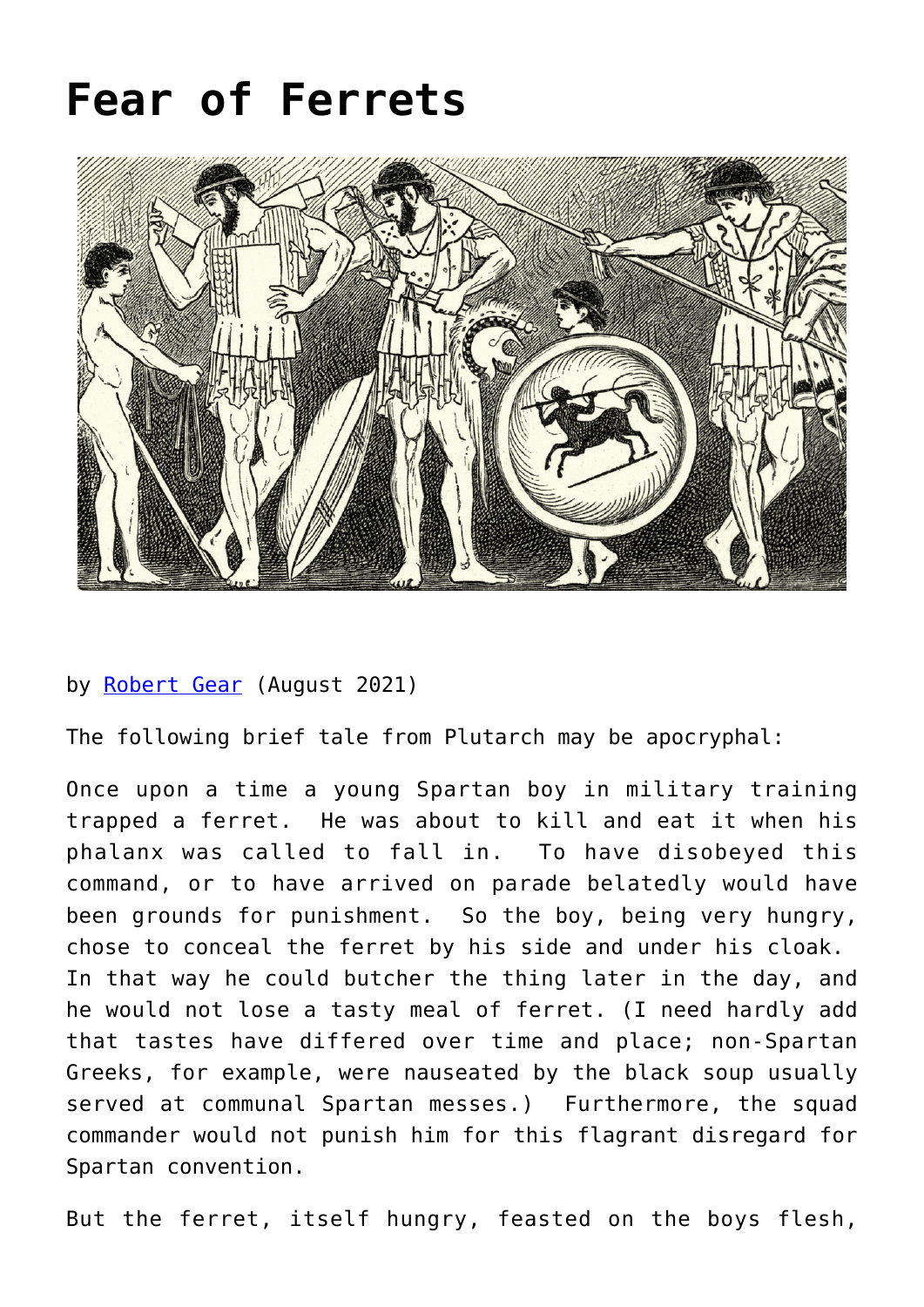eventually eating all the way through to some vital organs. The boy did not utter a sound since that would have been considered shameful. Eventually, he just fell over, stone dead.

What virtues did the young Spartan possess? Certainly, in addition to a superhuman ability to withstand pain, he had courage and honor, and a commensurate fear of any ensuing dishonor. But, from our contemporary point of view, was it not foolhardy to allow the ferret to eat his flesh and insides (leaving aside our surprise at the boy's culinary preferences)?

Plutarch's vivid tale seems to teach us something about the courage needed to step out of our own formations. We are daily bludgeoned by preposterous and malign wokists, their cheerleaders in the media, corporate and academic institutions, and other branches of the *de facto* Politburo. Those who have been ideologically 'pravdad' and 'grievanced' from near infancy, readily 'fall in.' If they do object to such coercion, the wokists will smell blood, and chastisement, cancellation and other forms of persecution will follow.

Many of the college-bred pamperati cannot escape the burden of hate infusion, any more than a brave young Spartan warrior in training could fail to obey the pressures and expectations of his time and place. For the boy, the necessary courage to break with tradition and the demands of his militaristic upbringing would have been greater than that required to prevent a wild animal from devouring his insides. Well, each to his own, as they say. The boy was indeed courageous, and for him it would have taken an even greater degree of courage to have disobeyed the ruling conventions of the Lacedaemonians: to point out that there exist other ways of thinking and acting. We must imagine that few Spartans would have challenged these accepted ways, the punishments being severe.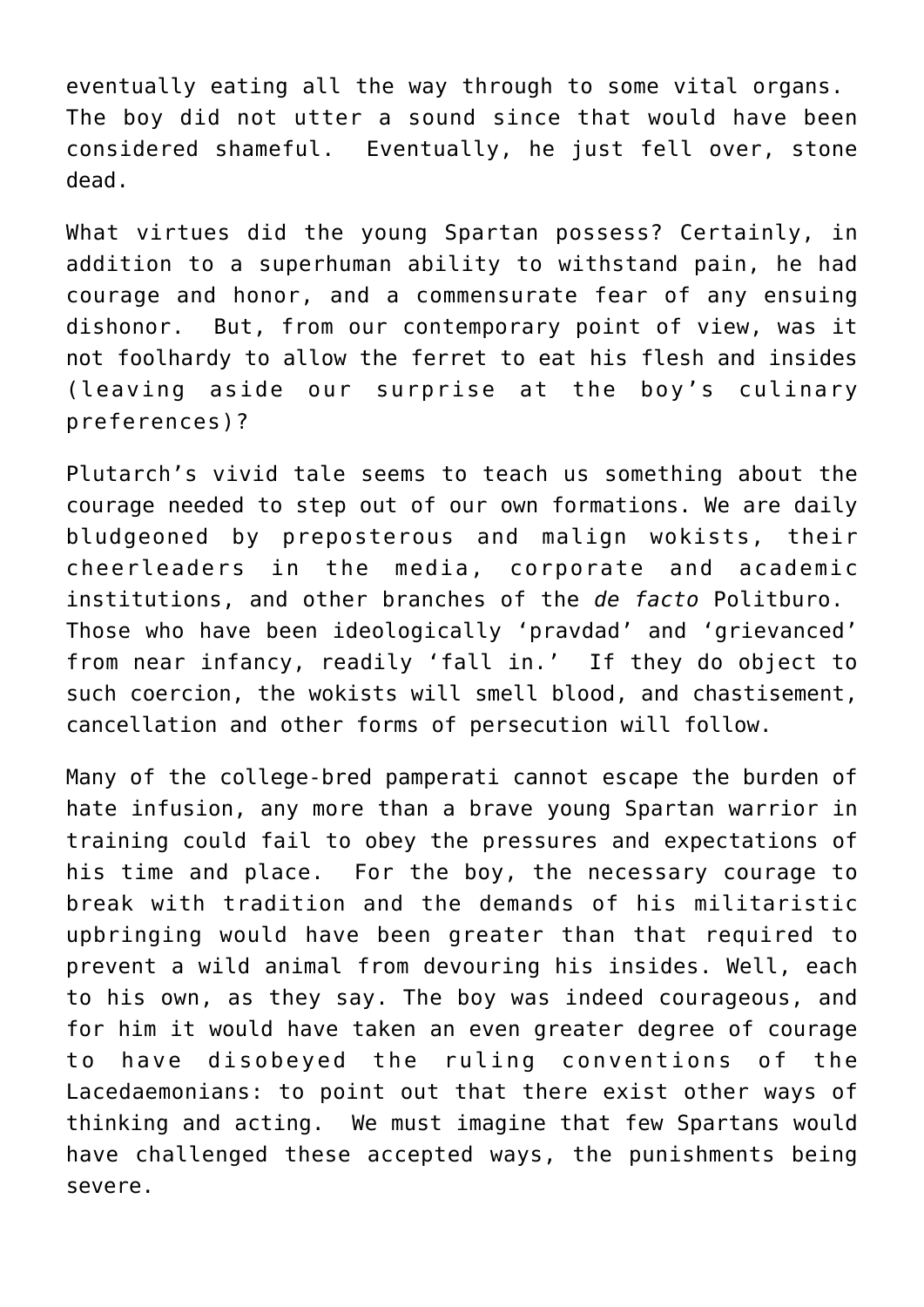In recent times, strange assemblages of disaffected youngsters, and not a few of their elders, have gained much power and not a little money from a variety of antics, sometimes violent and always promoted without decency. Most famously perhaps, have been these groups' ability to persuade often very confused people to kneel during occasions of national celebration (or perhaps a better word is 'genuflect,' given the quasi-religious underpinnings of secular wokism; the 'great awokening' as someone has dubbed it). To genuflect in such a context is meant as a sign of one's virtue, but is unwittingly a sign of crass ignorance. One group kneels in obeisance to a secular ideology of astounding and platitudinous foolishness; the Spartan youth hurried to get in formation to obey the customary requirements of his time and place. Admittedly though, the tendency to lose oneself in what René Girard calls 'mimetic contagion' and atavistic longings is prevalent *sub specie aeternitatis.* As Gustave Le Bon wrote in 1895, 'An individual in a crowd is a grain of sand amid other grains of sand, which the wind stirs up at will.' Perhaps the wisest approach is to avoid being swept into such a crowd in the first place.

What about 'normal' people? Generally speaking, we are all subject to constant attempts to make us conform to mechanisms of control. Some of this is achieved by the spreading of fear and divisiveness, although surely a variety of more subtle mechanisms are involved. Edward Bernays wrote in *Propaganda,* published in 1928, about his understanding of mass manipulation. He wrote with apparent *approval*:

We are governed, our minds molded, our tastes formed, our ideas suggested, largely by men we have never heard of. . . it remains a fact that in almost every act of our daily lives, whether in the sphere of politics or business, in our social conduct or our ethical thinking, we are dominated by the relatively small number of persons . . . who understand the mental processes and social control of the public mind. . .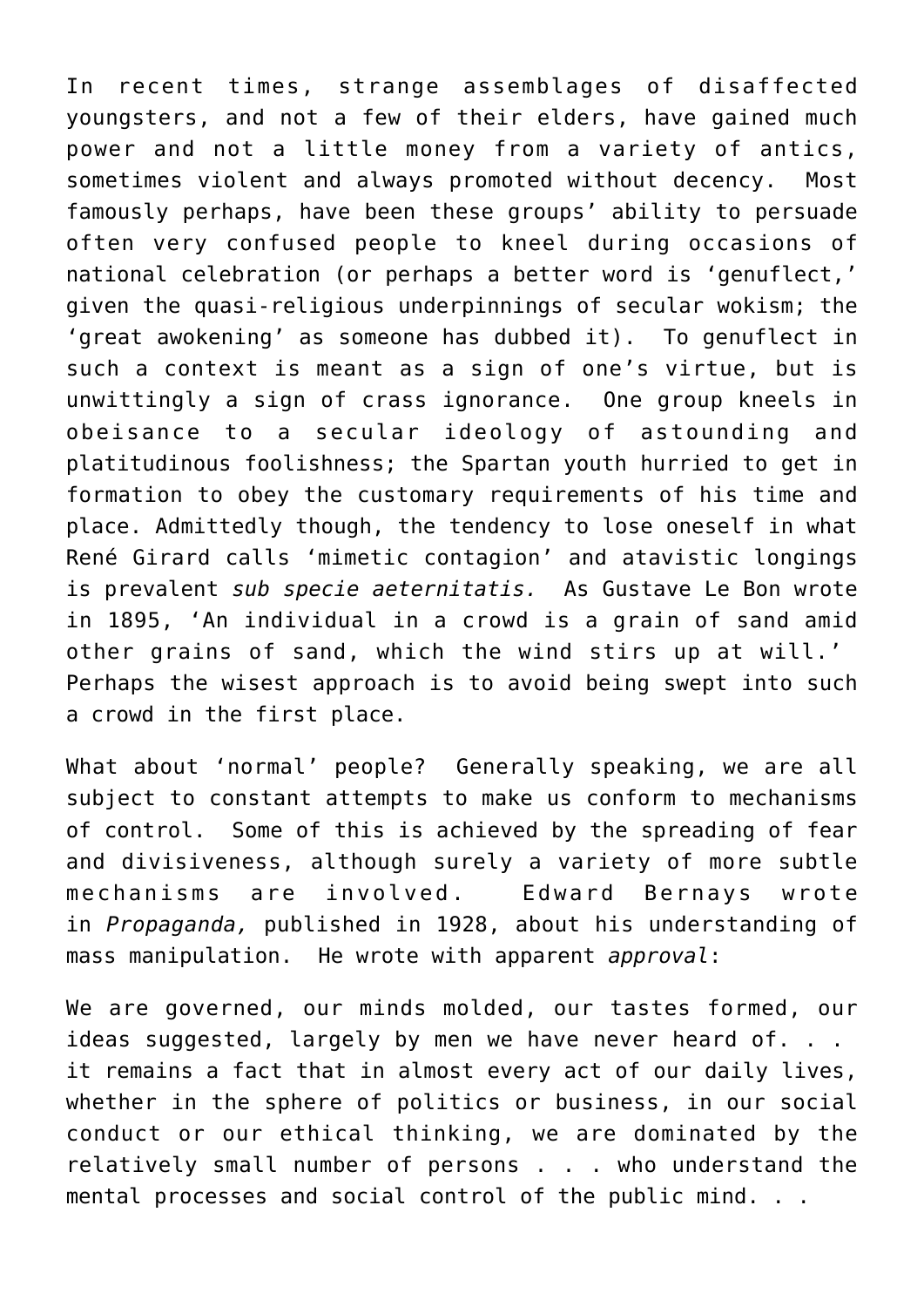*S*uch controlling supervision, at least in our so called 'law and liberty' nations, has most often been a kind of abstract but distant possibility; something that permeates the daily routines as we go about our lives, and until the recent upsurge of China Flu panic-mongering, often a rather faint and almost unnoticed, but nevertheless, constant, background noise.

In the communist regimes, terror and propaganda were and still are ratcheted up to the spreading of terror about what the ruling elites can do to you either through imprisonment, show trials, forced public confession of 'misdeeds,' torture, or a long dose of gulagging, and probably all of the above. Interestingly, Theodore Dalrymple has argued that in such regimes the purpose of propaganda was mainly to *humiliate* rather than inform, persuade or convince, since the lies clearly did not correspond to reality. More and more, it seems that powerful elements within our western nations are beginning to emulate this tendency.

For most post-enlightenment westerners such horrors seem far fetched. This could never happen here, could it? But the opinion formers of our lands are always busy beavering (or should I say ferreting?) away at new methods of ensuring that people toe the acceptable story line. Perhaps the most successful recent attempt was the introduction of climate alarmism. This strategy was so successful at cowing the public that one poorly-informed propagandist won the oncecoveted Nobel Peace Prize for producing a slide-show. The hysterical meanderings of this unintentional stand-up comedian were seriously erroneous. Nevertheless, they helped to inflame public worries over a non-existent or at least vastly exaggerated issue. And the lies and data-tampering surrounding this issue have continued *ad nauseam, s*plattered about with the enthusiastic support of the media apparatus.

But perhaps this despair was starting to fade from public's interest, or at least was becoming challenged more widely. So